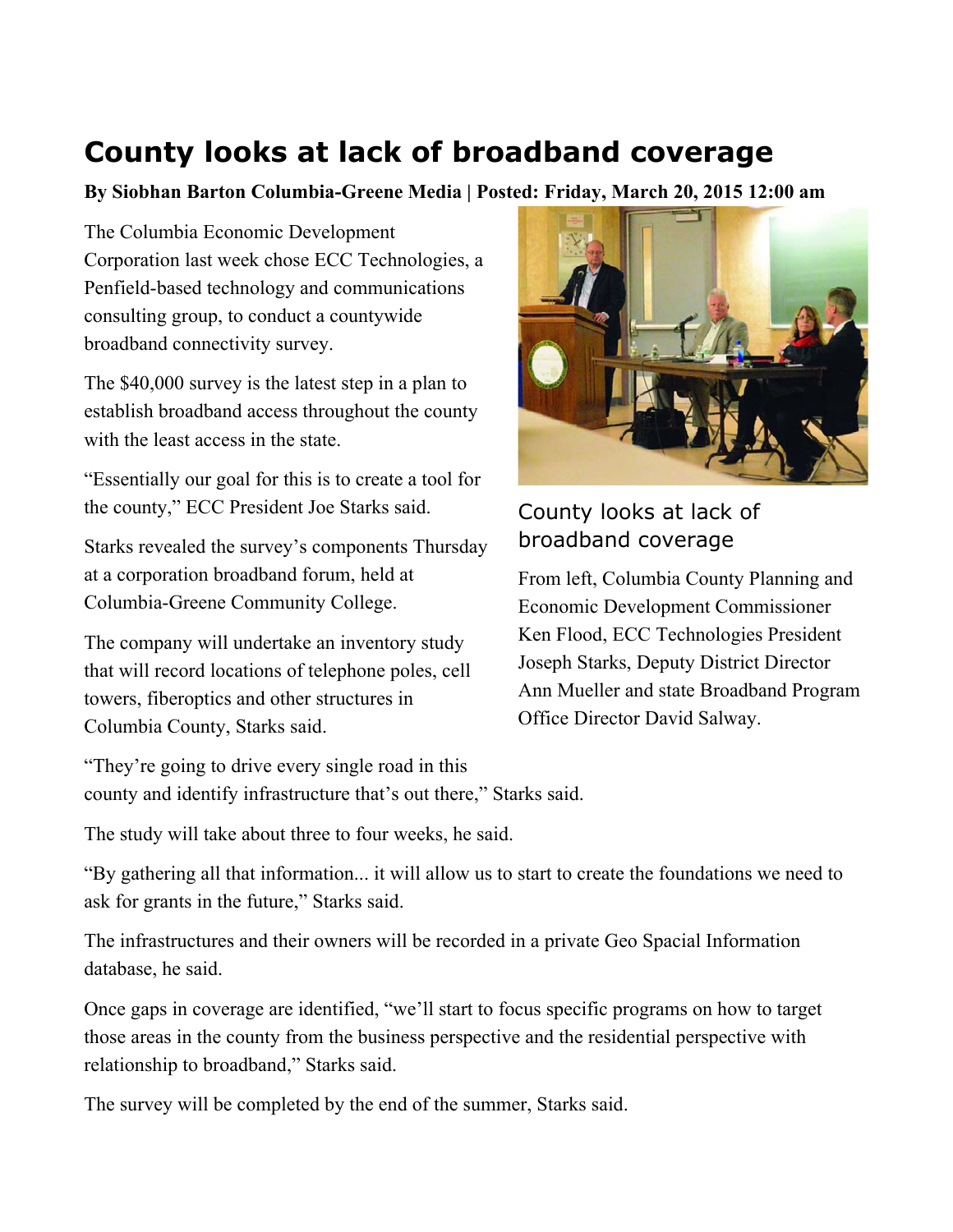Starks said his company will meet with service providers later that day to discuss partnerships in the broadband expansion process.

Five companies in Columbia County provide broadband service, including Mid-Hudson Cable, GTel, FairPoint Communications, Time-Warner Cable and Charter Communications. The nation's largest Internet provider, Comcast, does not do business in the county. Verizon does not offer its FIOS broadband service in the county.

"We're struggling and fighting here in Upstate New York as in other rural areas just to get basic broadband," Starks said.

In New York state, 1 million residents and 4,000 businesses lack broadband access, according to information from the state Office for Technology's Broadband Program Management Office.

Gov. Andrew Cuomo in this year's state budget proposed \$70 million in broadband investments to ensure statewide high-speed Internet service by 2019.

David Salway, director of the state Office for Technology's Broadband Program, appeared at the forum to brief a room full of county supervisors, service providers, concerned residents and one state assemblymember on the statewide program.

Currently, the state definition of broadband is 6 mbps or megabytes per second/1.5mbps.

If Cuomo's budget passes, the New NY broadband program will guarantee 25 mbps speeds to remote communities to more than 160,000 households and 8,000 businesses, Salway said during Thursday's presentation.

Cuomo's program is designed to increase sustainable broadband adoption by providing "low-cost Internet service for those that qualify, access to devices for those that don't have it and digital literacy training," Salway said.

It would be funded by public and private sector partnerships and a required sector one to one match.

The ability stream and upload video and to advertise and take orders via the Internet are important tools for business owners like Kim Grethen, of RGM Productions in North Chatham.

Grethen, also the chairwoman of the Chatham Broadband Committee, appeared at the meeting to explain how sluggish Internet speed affects the ability to send video to customers.

"My husband used to drive and sit in a parking lot in East Greenbush to send movies," said Grethen, of North Chatham. "He needed to find somewhere it didn't take three hours to send a file."